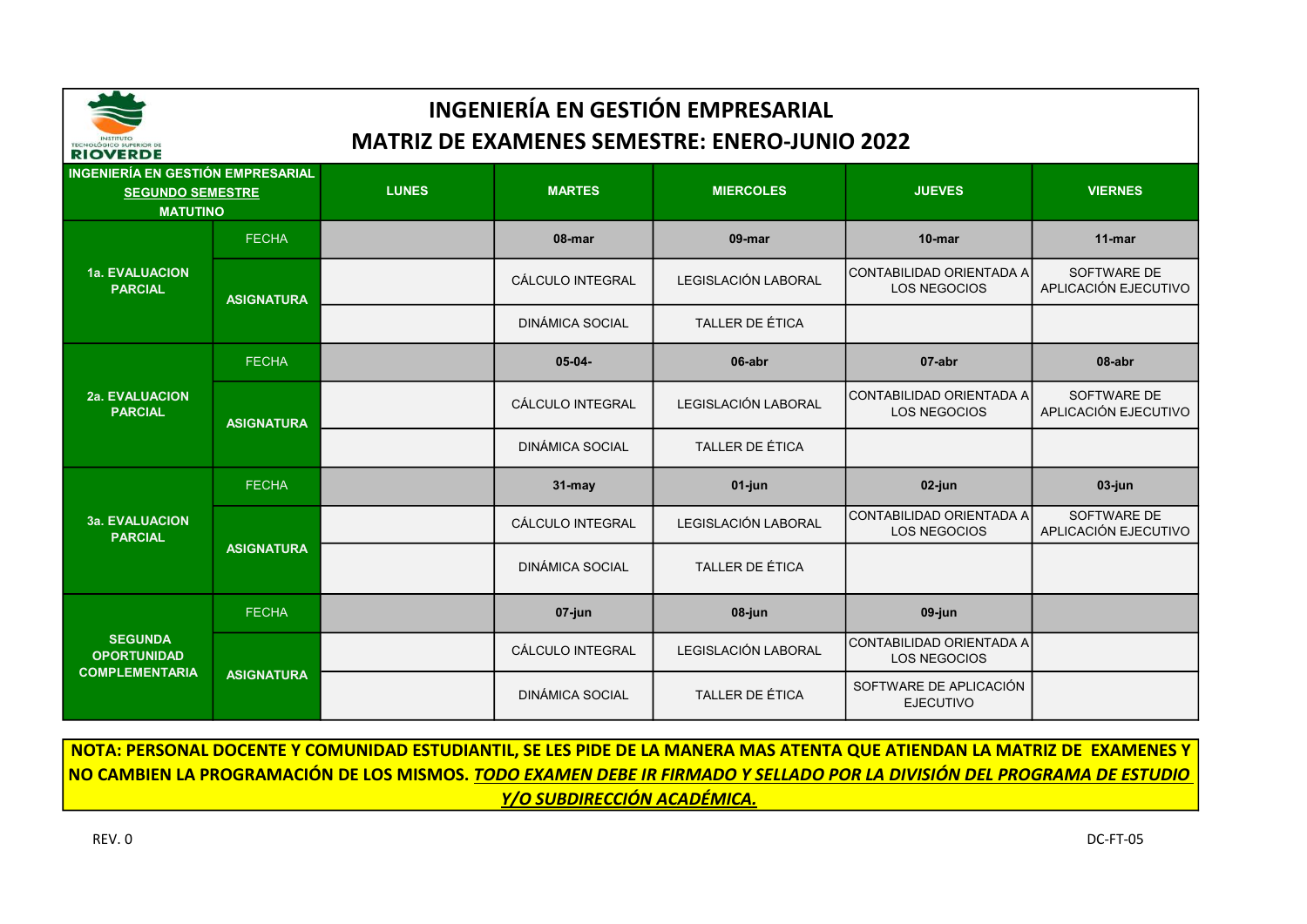

| INGENIERÍA EN GESTIÓN EMPRESARIAL<br><b>SEGUNDO SEMESTRE</b><br><b>VESPERTINO</b> |                   | <b>LUNES</b> | <b>MARTES</b>                                   | <b>MIERCOLES</b>       | <b>JUEVES</b>                              | <b>VIERNES</b>                             |
|-----------------------------------------------------------------------------------|-------------------|--------------|-------------------------------------------------|------------------------|--------------------------------------------|--------------------------------------------|
|                                                                                   | <b>FECHA</b>      |              | 08-mar                                          | 09-mar                 | $10$ -mar                                  | $11$ -mar                                  |
| <b>1a. EVALUACION</b><br><b>PARCIAL</b>                                           | <b>ASIGNATURA</b> |              | <b>TALLER DE ÉTICA</b>                          | <b>DINÁMICA SOCIAL</b> | LEGISLACIÓN LABORAL                        | SOFTWARE DE APLICACIÓN<br><b>EJECUTIVO</b> |
|                                                                                   |                   |              | CONTABILIDAD ORIENTADA A<br><b>LOS NEGOCIOS</b> | CÁLCULO INTEGRAL       |                                            |                                            |
| <b>2a. EVALUACION</b><br><b>PARCIAL</b>                                           | <b>FECHA</b>      |              | $05-04-$                                        | 06-abr                 | 07-abr                                     | 08-abr                                     |
|                                                                                   | <b>ASIGNATURA</b> |              | TALLER DE ÉTICA                                 | <b>DINÁMICA SOCIAL</b> | LEGISLACIÓN LABORAL                        | SOFTWARE DE APLICACIÓN<br><b>EJECUTIVO</b> |
|                                                                                   |                   |              | CONTABILIDAD ORIENTADA A<br><b>LOS NEGOCIOS</b> | CÁLCULO INTEGRAL       |                                            |                                            |
|                                                                                   | <b>FECHA</b>      |              | $31 -$ may                                      | 01-jun                 | 02-jun                                     | 03-jun                                     |
| <b>3a. EVALUACION</b><br><b>PARCIAL</b>                                           | <b>ASIGNATURA</b> |              | <b>TALLER DE ÉTICA</b>                          | <b>DINÁMICA SOCIAL</b> | LEGISLACIÓN LABORAL                        | SOFTWARE DE APLICACIÓN<br><b>EJECUTIVO</b> |
|                                                                                   |                   |              | CONTABILIDAD ORIENTADA A<br>LOS NEGOCIOS        | CÁLCULO INTEGRAL       |                                            |                                            |
| <b>SEGUNDA</b><br><b>OPORTUNIDAD</b><br><b>COMPLEMENTARIA</b>                     | <b>FECHA</b>      |              | $07$ -jun                                       | 08-jun                 | $09$ -jun                                  |                                            |
|                                                                                   |                   |              | TALLER DE ÉTICA                                 | <b>DINÁMICA SOCIAL</b> | LEGISLACIÓN LABORAL                        |                                            |
|                                                                                   | <b>ASIGNATURA</b> |              | CONTABILIDAD ORIENTADA A<br>LOS NEGOCIOS        | CÁLCULO INTEGRAL       | SOFTWARE DE APLICACIÓN<br><b>EJECUTIVO</b> |                                            |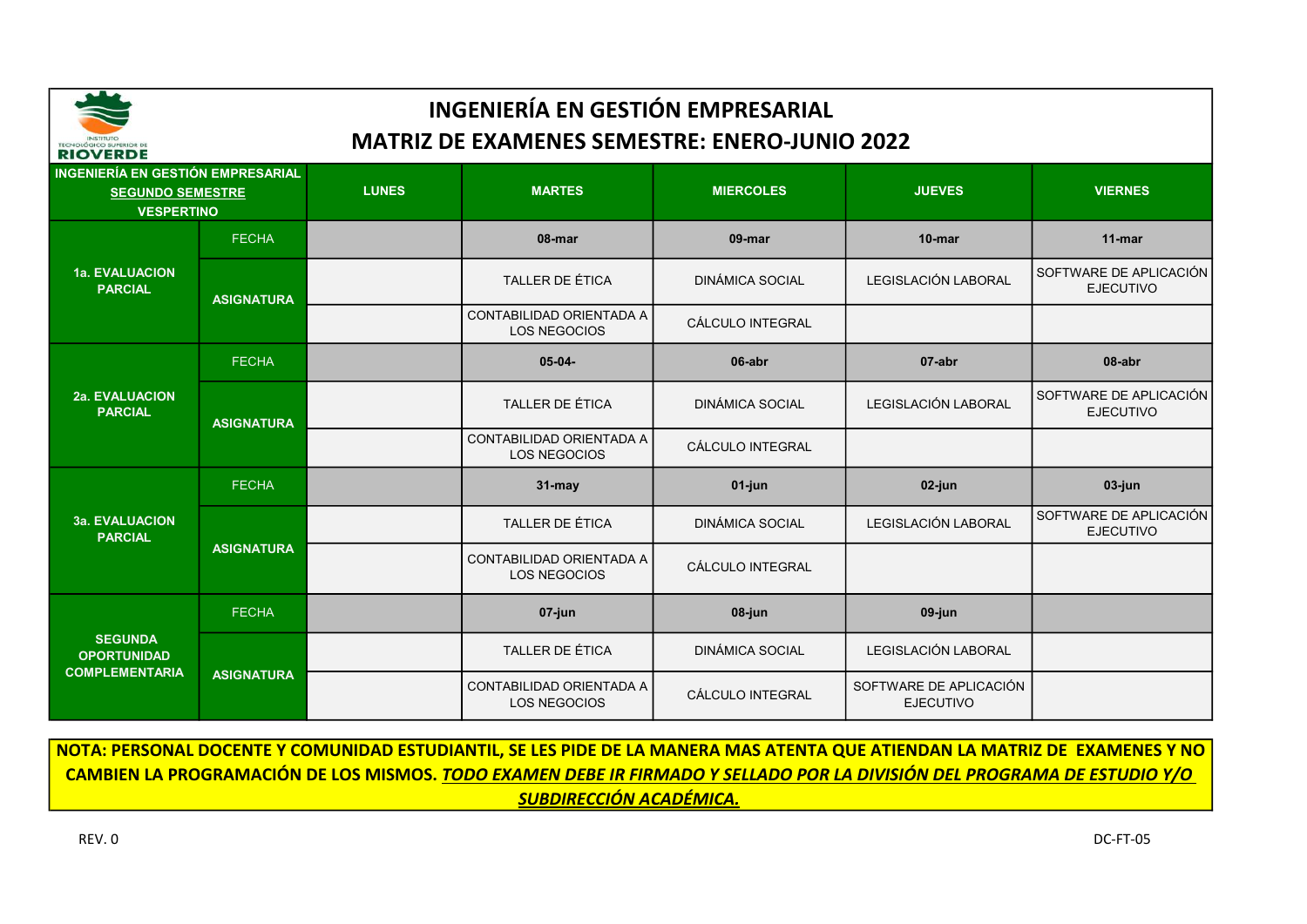

| RIVVERDE                                                                              |                   |              |                                            |                                                |                                                                 |                                  |
|---------------------------------------------------------------------------------------|-------------------|--------------|--------------------------------------------|------------------------------------------------|-----------------------------------------------------------------|----------------------------------|
| <b>INGENIERÍA EN GESTIÓN EMPRESARIAL</b><br><b>CUARTO SEMESTRE</b><br><b>MATUTINO</b> |                   | <b>LUNES</b> | <b>MARTES</b>                              | <b>MIERCOLES</b>                               | <b>JUEVES</b>                                                   | <b>VIERNES</b>                   |
|                                                                                       | <b>FECHA</b>      |              | 08-mar                                     | 09-mar                                         | $10$ -mar                                                       | $11$ -mar                        |
| <b>1a. EVALUACION</b><br><b>PARCIAL</b>                                               | <b>ASIGNATURA</b> |              | <b>ESTADÍSTICA</b><br><b>INFERENCIAL I</b> | <b>INGENIERÍA ECONÓMICA</b>                    | <b>INSTRUMENTOS DE</b><br>PRESUPUESTACIÓN<br><b>EMPRESARIAL</b> | <b>ENTORNO</b><br>MACROECONÓMICO |
|                                                                                       |                   |              |                                            | <b>HABILIDADES DIRECTIVAS</b><br>$\mathsf{I}$  | <b>INVESTIGACIÓN DE</b><br><b>OPERACIONES</b>                   |                                  |
| <b>2a. EVALUACION</b><br><b>PARCIAL</b>                                               | <b>FECHA</b>      |              | $05-04-$                                   | 06-abr                                         | 07-abr                                                          | 08-abr                           |
|                                                                                       | <b>ASIGNATURA</b> |              | <b>ESTADÍSTICA</b><br><b>INFERENCIAL I</b> | <b>INGENIERÍA ECONÓMICA</b>                    | <b>INSTRUMENTOS DE</b><br>PRESUPUESTACIÓN<br><b>EMPRESARIAL</b> | <b>ENTORNO</b><br>MACROECONÓMICO |
|                                                                                       |                   |              |                                            | <b>HABILIDADES DIRECTIVAS</b><br>$\mathsf{I}$  | <b>INVESTIGACIÓN DE</b><br><b>OPERACIONES</b>                   |                                  |
|                                                                                       | <b>FECHA</b>      |              | $31 -$ may                                 | 01-jun                                         | 02-jun                                                          | 03-jun                           |
| <b>3a. EVALUACION</b><br><b>PARCIAL</b>                                               | <b>ASIGNATURA</b> |              | <b>ESTADÍSTICA</b><br><b>INFERENCIAL I</b> | <b>INGENIERÍA ECONÓMICA</b>                    | <b>INSTRUMENTOS DE</b><br>PRESUPUESTACIÓN<br><b>EMPRESARIAL</b> | <b>ENTORNO</b><br>MACROECONÓMICO |
|                                                                                       |                   |              |                                            | <b>HABILIDADES DIRECTIVAS</b><br>$\mathbf{II}$ | <b>INVESTIGACIÓN DE</b><br><b>OPERACIONES</b>                   |                                  |
| <b>SEGUNDA</b><br><b>OPORTUNIDAD</b><br><b>COMPLEMENTARIA</b>                         | <b>FECHA</b>      |              | 07-jun                                     | 08-jun                                         | $09$ -jun                                                       |                                  |
|                                                                                       | <b>ASIGNATURA</b> |              | <b>ESTADÍSTICA</b><br><b>INFERENCIAL I</b> | <b>INGENIERÍA ECONÓMICA</b>                    | <b>INSTRUMENTOS DE</b><br>PRESUPUESTACIÓN<br><b>EMPRESARIAL</b> |                                  |
|                                                                                       |                   |              | <b>HABILIDADES</b><br><b>DIRECTIVAS II</b> | <b>ENTORNO</b><br>MACROECONÓMICO               | <b>INVESTIGACIÓN DE</b><br><b>OPERACIONES</b>                   |                                  |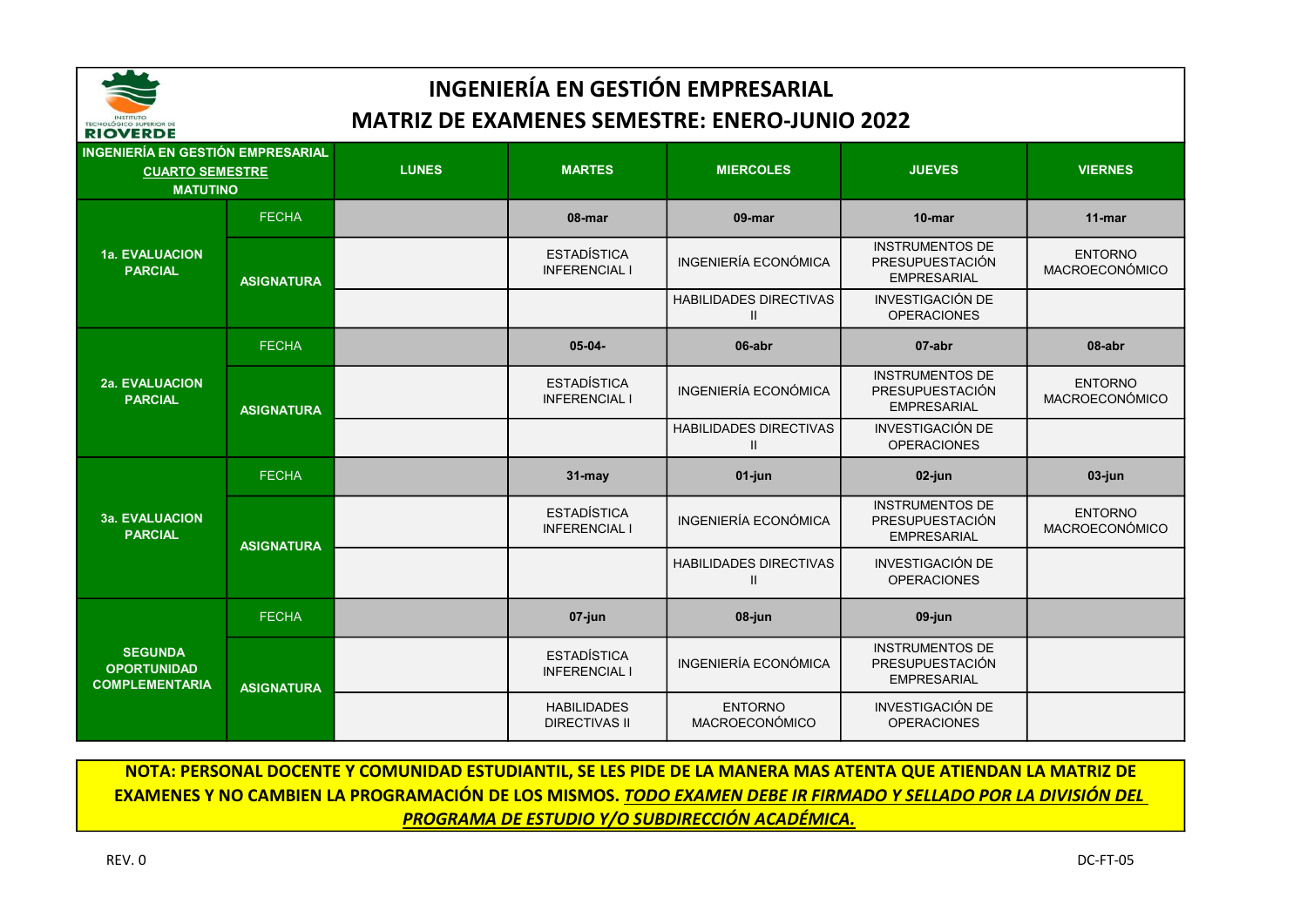

| <b>INGENIERÍA EN GESTIÓN EMPRESARIAL</b><br><b>CUARTO SEMESTRE</b><br><b>VESPERTINO</b> |                   | <b>LUNES</b> | <b>MARTES</b>                           | <b>MIERCOLES</b>                              | <b>JUEVES</b>                                                   | <b>VIERNES</b>                             |
|-----------------------------------------------------------------------------------------|-------------------|--------------|-----------------------------------------|-----------------------------------------------|-----------------------------------------------------------------|--------------------------------------------|
| <b>1a. EVALUACION</b><br><b>PARCIAL</b>                                                 | <b>FECHA</b>      |              | 08-mar                                  | 09-mar                                        | 10-mar                                                          | $11$ -mar                                  |
|                                                                                         | <b>ASIGNATURA</b> |              | INGENIERÍA ECONÓMICA                    | <b>INVESTIGACIÓN DE</b><br><b>OPERACIONES</b> | <b>HABILIDADES DIRECTIVAS II</b>                                | <b>ESTADÍSTICA</b><br><b>INFERENCIAL I</b> |
|                                                                                         |                   |              | <b>ENTORNO</b><br>MACROECONÓMICO        |                                               | <b>INSTRUMENTOS DE</b><br>PRESUPUESTACIÓN<br><b>EMPRESARIAL</b> |                                            |
|                                                                                         | <b>FECHA</b>      |              | $05-04-$                                | 06-abr                                        | 07-abr                                                          | 08-abr                                     |
| <b>2a. EVALUACION</b><br><b>PARCIAL</b>                                                 | <b>ASIGNATURA</b> |              | INGENIERÍA ECONÓMICA                    | <b>INVESTIGACIÓN DE</b><br><b>OPERACIONES</b> | <b>HABILIDADES DIRECTIVAS II</b>                                | <b>ESTADÍSTICA</b><br><b>INFERENCIAL I</b> |
|                                                                                         |                   |              | <b>ENTORNO</b><br><b>MACROECONÓMICO</b> |                                               | <b>INSTRUMENTOS DE</b><br>PRESUPUESTACIÓN<br><b>EMPRESARIAL</b> |                                            |
|                                                                                         | <b>FECHA</b>      |              | 31-may                                  | 01-jun                                        | 02-jun                                                          | 03-jun                                     |
| <b>3a. EVALUACION</b><br><b>PARCIAL</b>                                                 | <b>ASIGNATURA</b> |              | <b>INGENIERÍA ECONÓMICA</b>             | <b>INVESTIGACIÓN DE</b><br><b>OPERACIONES</b> | <b>HABILIDADES DIRECTIVAS II</b>                                | <b>ESTADÍSTICA</b><br><b>INFERENCIAL I</b> |
|                                                                                         |                   |              | <b>ENTORNO</b><br>MACROECONÓMICO        |                                               | <b>INSTRUMENTOS DE</b><br>PRESUPUESTACIÓN<br><b>EMPRESARIAL</b> |                                            |
| <b>SEGUNDA</b><br><b>OPORTUNIDAD</b><br><b>COMPLEMENTARIA</b>                           | <b>FECHA</b>      |              | 07-jun                                  | 08-jun                                        | 09-jun                                                          |                                            |
|                                                                                         |                   |              | <b>INGENIERÍA ECONÓMICA</b>             | <b>INVESTIGACIÓN DE</b><br><b>OPERACIONES</b> | <b>HABILIDADES DIRECTIVAS II</b>                                |                                            |
|                                                                                         | <b>ASIGNATURA</b> |              | <b>ENTORNO</b><br><b>MACROECONÓMICO</b> | ESTADÍSTICA INFERENCIAL I                     | <b>INSTRUMENTOS DE</b><br>PRESUPUESTACIÓN<br><b>EMPRESARIAL</b> |                                            |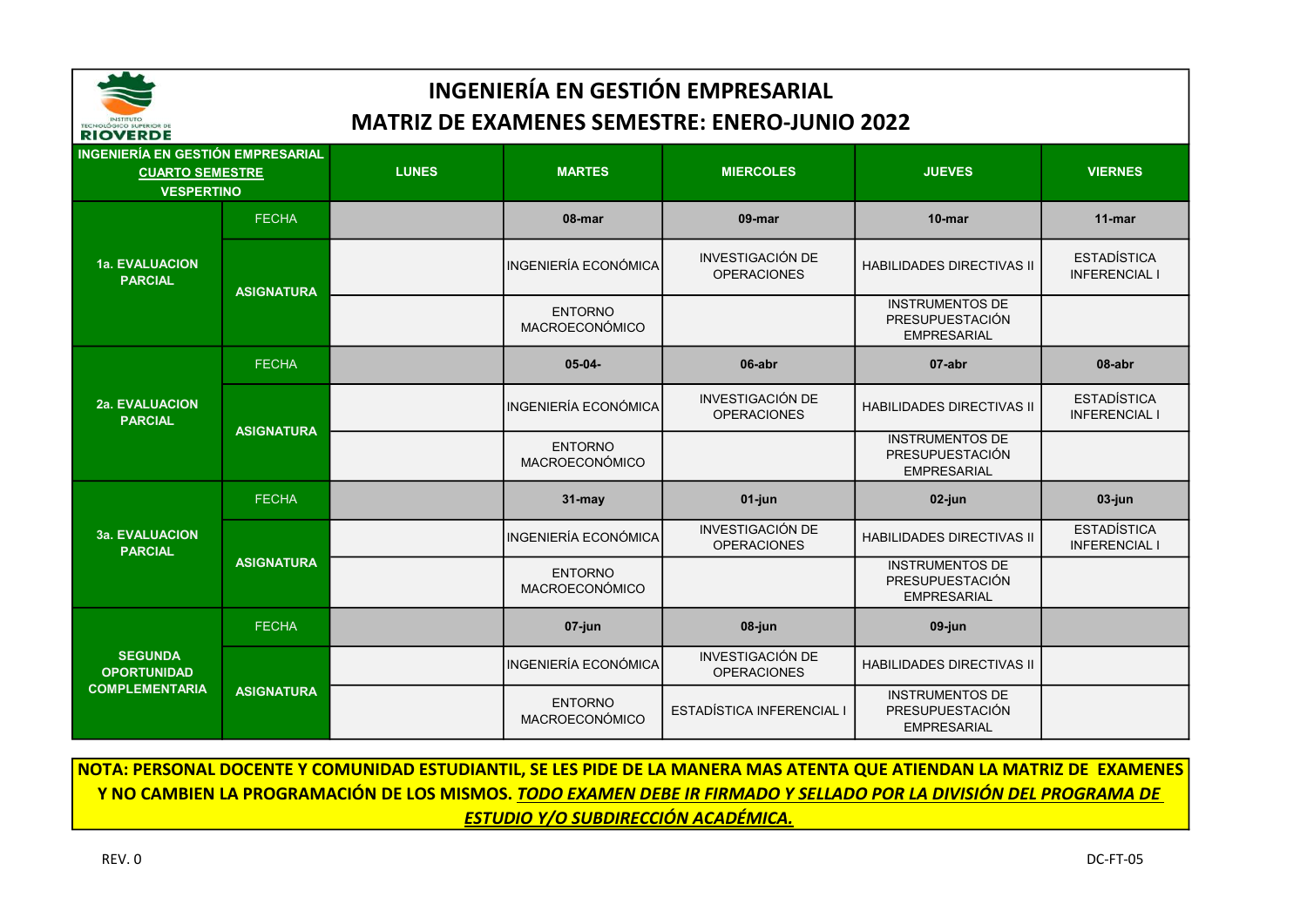

| <b>INGENIERÍA EN GESTIÓN EMPRESARIAL</b><br><b>SEXTO SEMESTRE</b><br><b>MATUTINO</b> |                   | <b>LUNES</b> | <b>MARTES</b>                            | <b>MIERCOLES</b>                                                | <b>JUEVES</b>                                                          | <b>VIERNES</b>                              |
|--------------------------------------------------------------------------------------|-------------------|--------------|------------------------------------------|-----------------------------------------------------------------|------------------------------------------------------------------------|---------------------------------------------|
| <b>1a. EVALUACION</b><br><b>PARCIAL</b>                                              | <b>FECHA</b>      |              | 08-mar                                   | 09-mar                                                          | $10$ -mar                                                              | $11$ -mar                                   |
|                                                                                      | <b>ASIGNATURA</b> |              | <b>DISEÑO</b><br><b>ORGANIZACIONAL</b>   | SISTEMAS DE INFORMACIÓN<br>DE MERCADOTECNIA                     | ADMINISTRACIÓN DE LA<br><b>SALUD Y SEGURIDAD</b><br><b>OCUPACIONAL</b> | <b>TALLER DE</b><br><b>INVESTIGACIÓN II</b> |
|                                                                                      |                   |              | EL EMPRENDEDOR Y LA<br><b>INNOVACIÓN</b> |                                                                 | <b>GESTIÓN DE LA</b><br>PRODUCCIÓN I.                                  |                                             |
|                                                                                      | <b>FECHA</b>      |              | $05 - 04 -$                              | 06-abr                                                          | 07-abr                                                                 | 08-abr                                      |
| <b>2a. EVALUACION</b><br><b>PARCIAL</b>                                              | <b>ASIGNATURA</b> |              | <b>DISEÑO</b><br>ORGANIZACIONAL          | SISTEMAS DE INFORMACIÓN<br>DE MERCADOTECNIA                     | ADMINISTRACIÓN DE LA<br><b>SALUD Y SEGURIDAD</b><br><b>OCUPACIONAL</b> | <b>TALLER DE</b><br><b>INVESTIGACIÓN II</b> |
|                                                                                      |                   |              | EL EMPRENDEDOR Y LA<br><b>INNOVACIÓN</b> |                                                                 | <b>GESTIÓN DE LA</b><br>PRODUCCIÓN I.                                  |                                             |
|                                                                                      | <b>FECHA</b>      |              | $31 -$ may                               | 01-jun                                                          | $02$ -jun                                                              | 03-jun                                      |
| <b>3a. EVALUACION</b><br><b>PARCIAL</b>                                              | <b>ASIGNATURA</b> |              | <b>DISEÑO</b><br><b>ORGANIZACIONAL</b>   | SISTEMAS DE INFORMACIÓN<br>DE MERCADOTECNIA                     | ADMINISTRACIÓN DE LA<br><b>SALUD Y SEGURIDAD</b><br><b>OCUPACIONAL</b> | <b>TALLER DE</b><br><b>INVESTIGACIÓN II</b> |
|                                                                                      |                   |              | EL EMPRENDEDOR Y LA<br><b>INNOVACIÓN</b> |                                                                 | <b>GESTIÓN DE LA</b><br>PRODUCCIÓN I.                                  |                                             |
| <b>SEGUNDA</b><br><b>OPORTUNIDAD</b><br><b>COMPLEMENTARIA</b>                        | <b>FECHA</b>      |              | 07-jun                                   | 08-jun                                                          | $09$ -jun                                                              |                                             |
|                                                                                      | <b>ASIGNATURA</b> |              | <b>DISEÑO</b><br><b>ORGANIZACIONAL</b>   | ADMINISTRACIÓN DE LA<br>SALUD Y SEGURIDAD<br><b>OCUPACIONAL</b> | TALLER DE INVESTIGACIÓN II                                             |                                             |
|                                                                                      |                   |              | EL EMPRENDEDOR Y LA<br><b>INNOVACIÓN</b> | SISTEMAS DE INFORMACIÓN<br>DE MERCADOTECNIA                     | <b>GESTIÓN DE LA</b><br>PRODUCCIÓN I.                                  |                                             |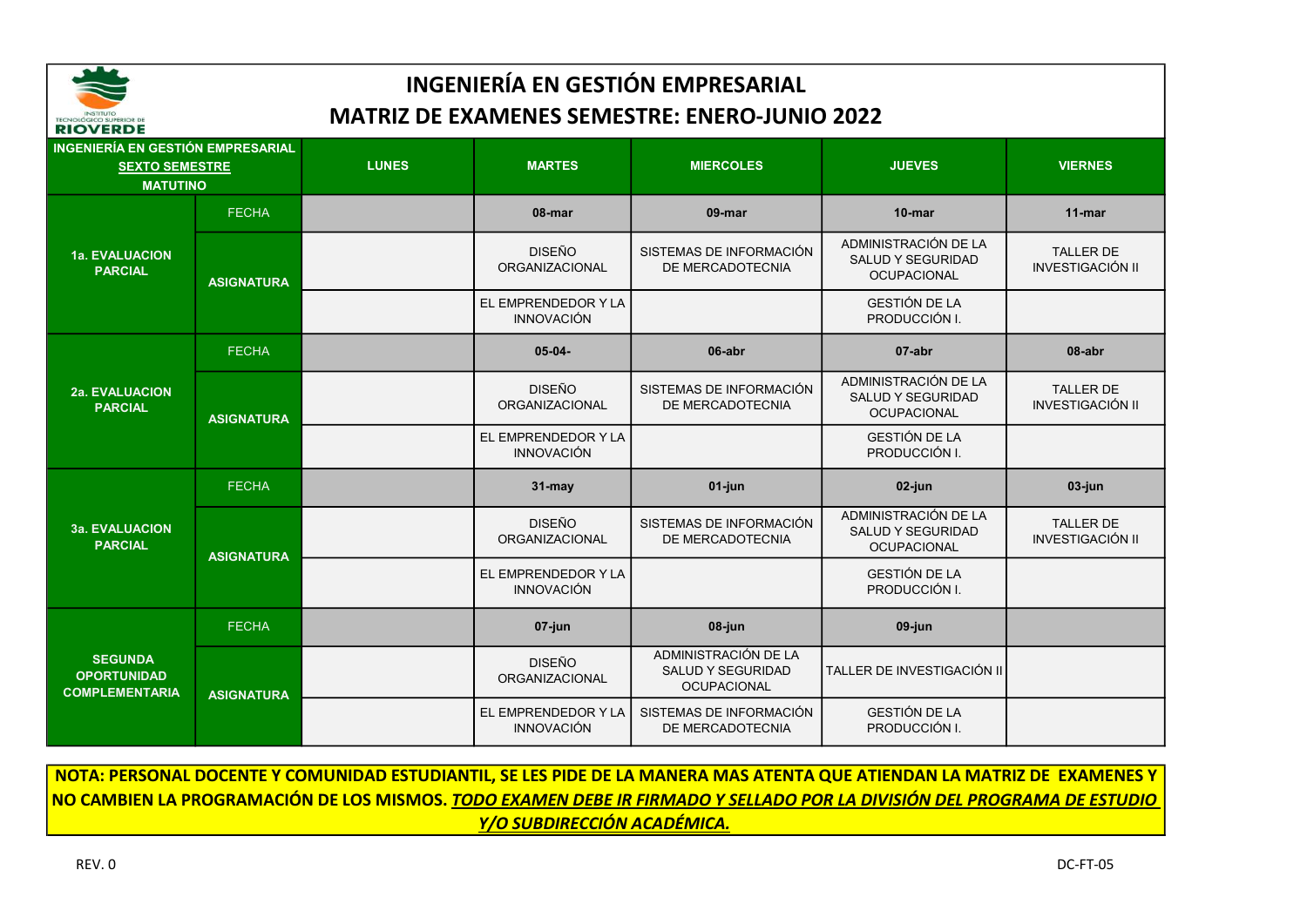

#### 03-jun DISEÑO ORGANIZACIONAL ADMINISTRACIÓN DE LA SALUD Y SEGURIDAD SISTEMAS DE INFORMACIÓN TALLER DE FECHA 31-may 01-jun 02-jun DISEÑO ORGANIZACIONAL ADMINISTRACIÓN DE LA SALUD Y SEGURIDAD **OCUPACIONAL** SISTEMAS DE INFORMACIÓN DE MERCADOTECNIA TALLER DE INVESTIGACIÓN II GESTIÓN DE LA PRODUCCIÓN I. EL EMPRENDEDOR Y LA INNOVACIÓN 2a. EVALUACION PARCIAL FECHA 05-04- 06-abr 07-abr 08-abr ASIGNATURA 11-mar **ASIGNATURA** DISEÑO ORGANIZACIONAL ADMINISTRACIÓN DE LA SALUD Y SEGURIDAD **OCUPACIONAL** SISTEMAS DE INFORMACIÓN DE MERCADOTECNIA TALLER DE INVESTIGACIÓN II GESTIÓN DE LA PRODUCCIÓN I. 1a. EVALUACION PARCIAL FECHA <mark>1</mark> to the contract of the contract of the contract of the contract of the contract of the contract of the contract of the contract of the contract of the contract of the contract of the contract of the contract of t INGENIERÍA EN GESTIÓN EMPRESARIAL MATRIZ DE EXAMENES SEMESTRE: ENERO-JUNIO 2022 INGENIERÍA EN GESTIÓN EMPRESARIAL SEXTO SEMESTRE LUNES MARTES MIERCOLES JUEVES VIERNES VESPERTINO

| <b>SEGUNDA</b><br><b>OPORTUNIDAD</b><br><b>COMPLEMENTARIA</b> | <b>ASIGNATURA</b> | <b>GESTIÓN DE LA</b><br>PRODUCCIÓN I.<br><b>DISEÑO ORGANIZACIONAL</b> | <b>SALUD Y SEGURIDAD</b><br><b>OCUPACIONAL</b><br>GESTIÓN DE LA PRODUCCIÓN | SISTEMAS DE INFORMACIÓN I<br>DE MERCADOTECNIA<br>TALLER DE INVESTIGACIÓN II |                                      |
|---------------------------------------------------------------|-------------------|-----------------------------------------------------------------------|----------------------------------------------------------------------------|-----------------------------------------------------------------------------|--------------------------------------|
|                                                               | <b>FECHA</b>      | 07-jun                                                                | 08-jun<br>ADMINISTRACIÓN DE LA                                             | 09-jun                                                                      |                                      |
|                                                               |                   |                                                                       | GESTIÓN DE LA PRODUCCIÓN                                                   |                                                                             |                                      |
| <b>3a. EVALUACION</b><br><b>PARCIAL</b>                       | <b>ASIGNATURA</b> | <b>DISEÑO ORGANIZACIONAL</b>                                          | ADMINISTRACIÓN DE LA<br>SALUD Y SEGURIDAD<br><b>OCUPACIONAL</b>            | SISTEMAS DE INFORMACIÓN<br>DE MERCADOTECNIA                                 | <b>TALLER DE</b><br>INVESTIGACIÓN II |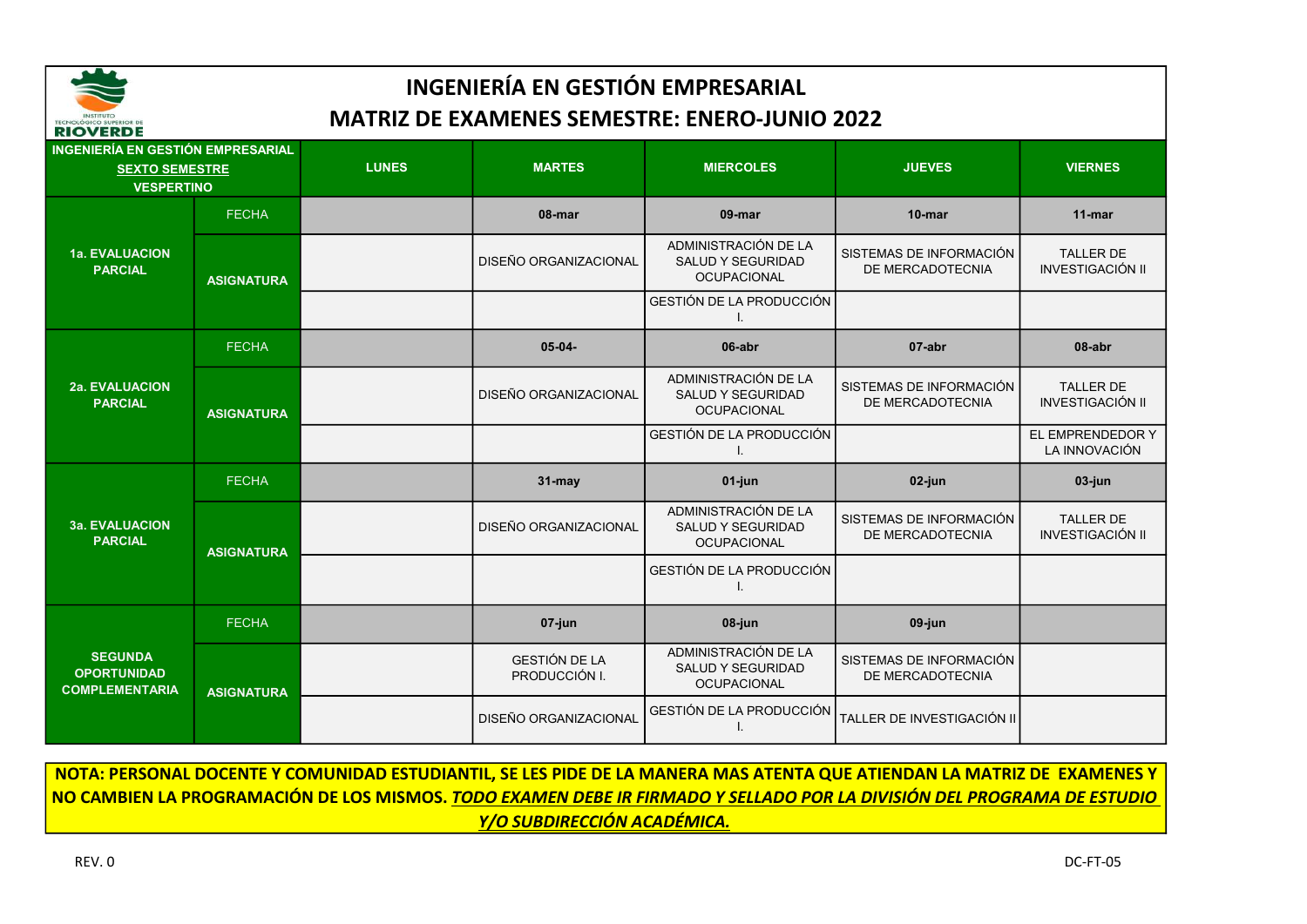

| <b>INGENIERÍA EN GESTIÓN EMPRESARIAL</b><br><b>OCTAVO SEMESTRE</b><br><b>MATUTINO</b> |                   | <b>LUNES</b> | <b>MARTES</b>                              | <b>MIERCOLES</b>                                  | <b>JUEVES</b>                                          | <b>VIERNES</b>                         |
|---------------------------------------------------------------------------------------|-------------------|--------------|--------------------------------------------|---------------------------------------------------|--------------------------------------------------------|----------------------------------------|
|                                                                                       | <b>FECHA</b>      |              | 08-mar                                     | 09-mar                                            | $10$ -mar                                              | $11$ -mar                              |
| <b>1a. EVALUACION</b><br><b>PARCIAL</b>                                               | <b>ASIGNATURA</b> |              | TALLER DE PRÁCTICA<br><b>FISCAL</b>        | TÓPICOS DE PROCESOS<br><b>INDUSTRIALES</b>        | <b>NEGOCIOS</b><br><b>INTERNACIONALES</b>              | <b>CADENA DE</b><br><b>SUMINISTROS</b> |
|                                                                                       |                   |              | <b>TALLER DE</b><br><b>EMPRENDEDORES</b>   | SISTEMAS DE PRODUCCIÓN                            | <b>GESTIÓN DE LA CALIDAD Y</b><br><b>PRODUCTIVIDAD</b> |                                        |
| <b>2a. EVALUACION</b><br><b>PARCIAL</b>                                               | <b>FECHA</b>      |              | $05-04-$                                   | 06-abr                                            | 07-abr                                                 | 08-abr                                 |
|                                                                                       | <b>ASIGNATURA</b> |              | <b>TALLER DE PRÁCTICA</b><br><b>FISCAL</b> | <b>TÓPICOS DE PROCESOS</b><br><b>INDUSTRIALES</b> | <b>NEGOCIOS</b><br><b>INTERNACIONALES</b>              | <b>CADENA DE</b><br><b>SUMINISTROS</b> |
|                                                                                       |                   |              | <b>TALLER DE</b><br><b>EMPRENDEDORES</b>   | SISTEMAS DE PRODUCCIÓN                            | GESTIÓN DE LA CALIDAD Y<br><b>PRODUCTIVIDAD</b>        |                                        |
|                                                                                       | <b>FECHA</b>      |              | $31 -$ may                                 | 01-jun                                            | 02-jun                                                 | 03-jun                                 |
| <b>3a. EVALUACION</b><br><b>PARCIAL</b>                                               |                   |              | <b>TALLER DE PRÁCTICA</b><br><b>FISCAL</b> | TÓPICOS DE PROCESOS<br><b>INDUSTRIALES</b>        | <b>NEGOCIOS</b><br><b>INTERNACIONALES</b>              | <b>CADENA DE</b><br><b>SUMINISTROS</b> |
|                                                                                       | <b>ASIGNATURA</b> |              | <b>TALLER DE</b><br><b>EMPRENDEDORES</b>   | SISTEMAS DE PRODUCCIÓN                            | GESTIÓN DE LA CALIDAD Y<br><b>PRODUCTIVIDAD</b>        |                                        |
| <b>SEGUNDA</b><br><b>OPORTUNIDAD</b><br><b>COMPLEMENTARIA</b>                         | <b>FECHA</b>      |              | 07-jun                                     | 08-jun                                            | 09-jun                                                 | $09$ -jun                              |
|                                                                                       |                   |              | <b>TALLER DE PRÁCTICA</b><br><b>FISCAL</b> | TÓPICOS DE PROCESOS<br><b>INDUSTRIALES</b>        | <b>NEGOCIOS</b><br><b>INTERNACIONALES</b>              | <b>CADENA DE</b><br><b>SUMINISTROS</b> |
|                                                                                       | <b>ASIGNATURA</b> |              | <b>TALLER DE</b><br><b>EMPRENDEDORES</b>   | SISTEMAS DE PRODUCCIÓN                            | GESTIÓN DE LA CALIDAD Y<br><b>PRODUCTIVIDAD</b>        |                                        |